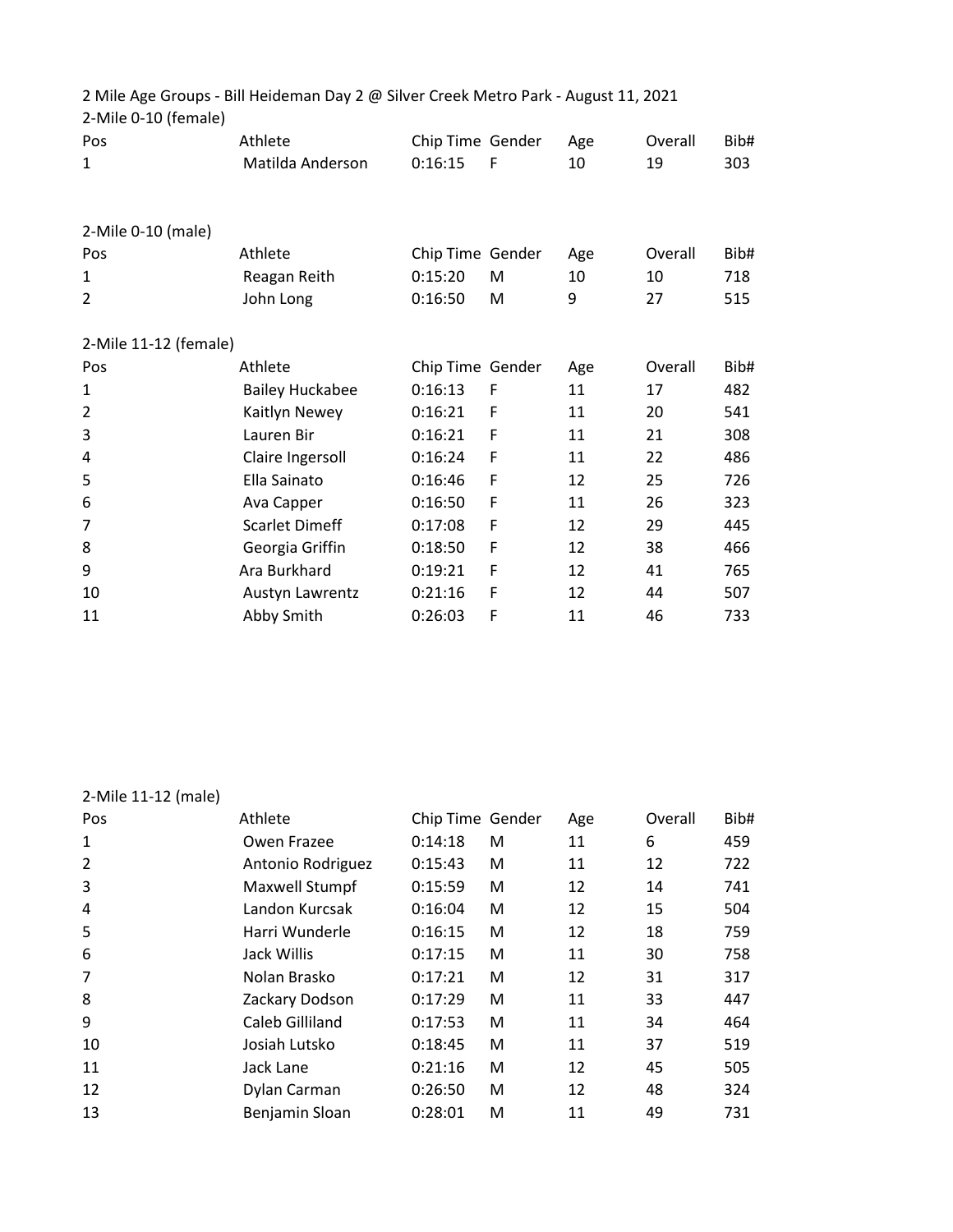| 2-Mile 13-14 (female) |                       |                  |   |     |         |      |
|-----------------------|-----------------------|------------------|---|-----|---------|------|
| Pos                   | Athlete               | Chip Time Gender |   | Age | Overall | Bib# |
| $\mathbf{1}$          | Mia Procaccio         | 0:16:45          | F | 13  | 24      | 713  |
| $\overline{2}$        | Rosa Parsons          | 0:17:22          | F | 13  | 32      | 706  |
| 3                     | Noelle Leonelli       | 0:19:00          | F | 13  | 39      | 508  |
| 4                     | Julia Pallas          | 0:19:03          | F | 13  | 40      | 705  |
| 5                     | <b>Bradyn Meadows</b> | 0:19:52          | F | 13  | 42      | 527  |
| 6                     | Peyton Richardson     | 0:20:08          | F | 13  | 43      | 719  |
| 7                     | Olivia Gant           | 0:26:08          | F | 13  | 47      | 462  |
|                       |                       |                  |   |     |         |      |

| 2-Mile 13-14 (male) |
|---------------------|
|---------------------|

| Pos                   | Athlete              | Chip Time Gender |   | Age | Overall | Bib# |
|-----------------------|----------------------|------------------|---|-----|---------|------|
| 1                     | Simon Khan           | 0:14:16          | M | 13  | 4       | 496  |
| $\overline{2}$        | Aaron McKinney       | 0:14:18          | M | 13  | 5       | 526  |
| 3                     | Daniel Teeple        | 0:14:23          | M | 14  | 7       | 744  |
| $\overline{4}$        | Dean Foster          | 0:15:20          | M | 13  | 11      | 457  |
| 5                     | Enzo Yensel          | 0:16:12          | M | 13  | 16      | 761  |
| 6                     | <b>Griffin Davis</b> | 0:16:40          | M | 13  | 23      | 419  |
| $\overline{7}$        | Cole Barcus          | 0:16:56          | M | 14  | 28      | 305  |
| 8                     | <b>Toby Brunner</b>  | 0:18:21          | M | 14  | 35      | 319  |
| 9                     | Nicholas Sloan       | 0:18:29          | M | 13  | 36      | 732  |
|                       |                      |                  |   |     |         |      |
| 2-Mile 15-16 (female) |                      |                  |   |     |         |      |
| Pos                   | Athlete              | Chip Time Gender |   | Age | Overall | Bib# |
|                       |                      |                  |   |     |         |      |
| 2-Mile 15-16 (male)   |                      |                  |   |     |         |      |
| Pos                   | Athlete              | Chip Time Gender |   | Age | Overall | Bib# |
| 2-Mile 17-18 (female) |                      |                  |   |     |         |      |
| Pos                   | Athlete              | Chip Time Gender |   | Age | Overall | Bib# |
|                       |                      |                  |   |     |         |      |
| 2-Mile 17-18 (male)   |                      |                  |   |     |         |      |
| Pos                   | Athlete              | Chip Time Gender |   | Age | Overall | Bib# |